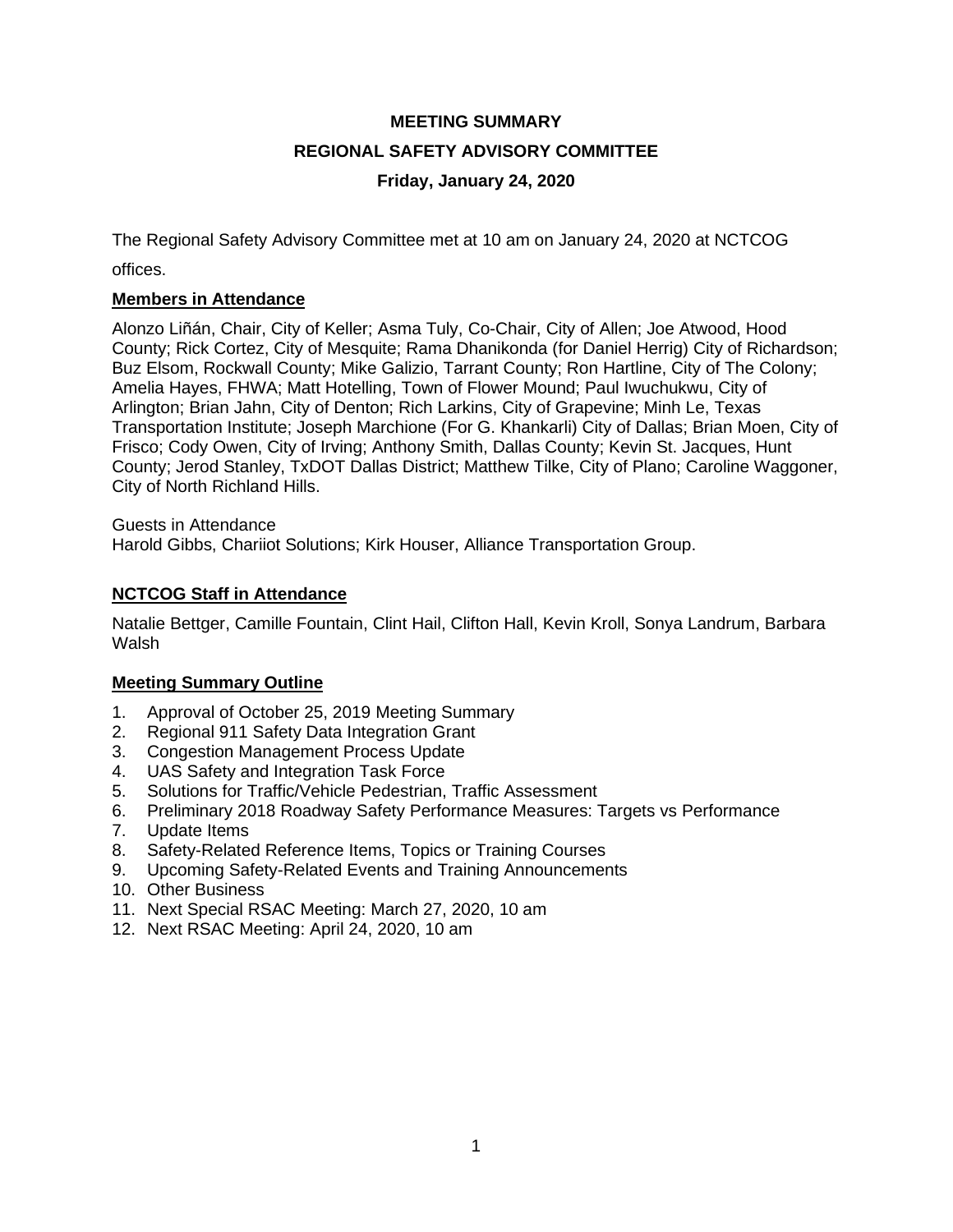## **1. Approval of October 25, 2019 Meeting Summary – Alonzo Liñán, Chair, City of Keller**

The October meeting summary was accepted as written.

## **2. Regional 911 Safety Data Integration Grant – Clint Hail, NCTCOG**

Clint Hail informed the committee of a US Department of Transportation (USDOT) Notice of Funding Opportunity released in late 2019 that came out of USDOT's Safety Data Initiative (SDI) program. NCTCOG had assistance preparing the grant proposal from Texas Transportation Institute, along with input from cities that had worked on similar grant proposals. The SDI program is trying to move transportation planning and transportation management towards the predictive analytics push. The grant programs they release are focused on the development of scalable tools that are not highly proprietary and bespoke to one city or region.

In 2019, SDI beta tools grant funding program where grant funding was used to get a range of partners from private sector, universities, cities, DOTs etc., out of which came six tools: Solving for Safety, Waze, Pedestrian Facilities, FARS Visualization, Rural Speed, and 2- STEP Tool. Access to some of the developed software is available on the USDOT SDI website.

There were two categories for Solving for Safety: Visualization Challenge, the latest grant proposal. Category A approach was to use one of the safety tools already available and build off that. Category B approach was to develop a new tool for which there is a need and is easily scalable to be used around the country.

NCT911 Department identified a need for a tool that is both scalable and needed everywhere on how to improve handoffs of both static incidences and dynamic incidences on roadways (ex. high speed chases on corridors) that cross jurisdictions. The common approach has been to hold conference calls with involved parties to get everyone on the same page and by using 10-digit numbers. There are cases where this has proven highly inefficient and ineffective, so NCT911 wanted to find new ways to transfer jurisdiction. How do we get a better picture of what's happening along our roadways and how do we create systems that allow 911 centers to quickly transfer that information to each other? When an incident happens, how do all regional 911s that are part of NCT911 see what's going on in other jurisdictions, how is it tracked, and how do they transfer authority and management as an incident crosses boundaries. Modeling off the success of other cities in the region and gathering input from several different partners, the Transportation Department partnered with NCT911 to submit a proposal to the SDI grant program. The proposal was an opportunity to bridge the gap between transportation and emergency management, sharing incoming online data into TMC and 911 centers.

Awards will be announced April through May. The committee will be kept updated on the award status.

## **3. Congestion Management Process Update – Clifton Hall, NCTCOG**

Clifton updated the committee on the Congestion Management Process (CMP). This was an opportunity to get more exposure on the process and get more information out to transportation professionals in the region.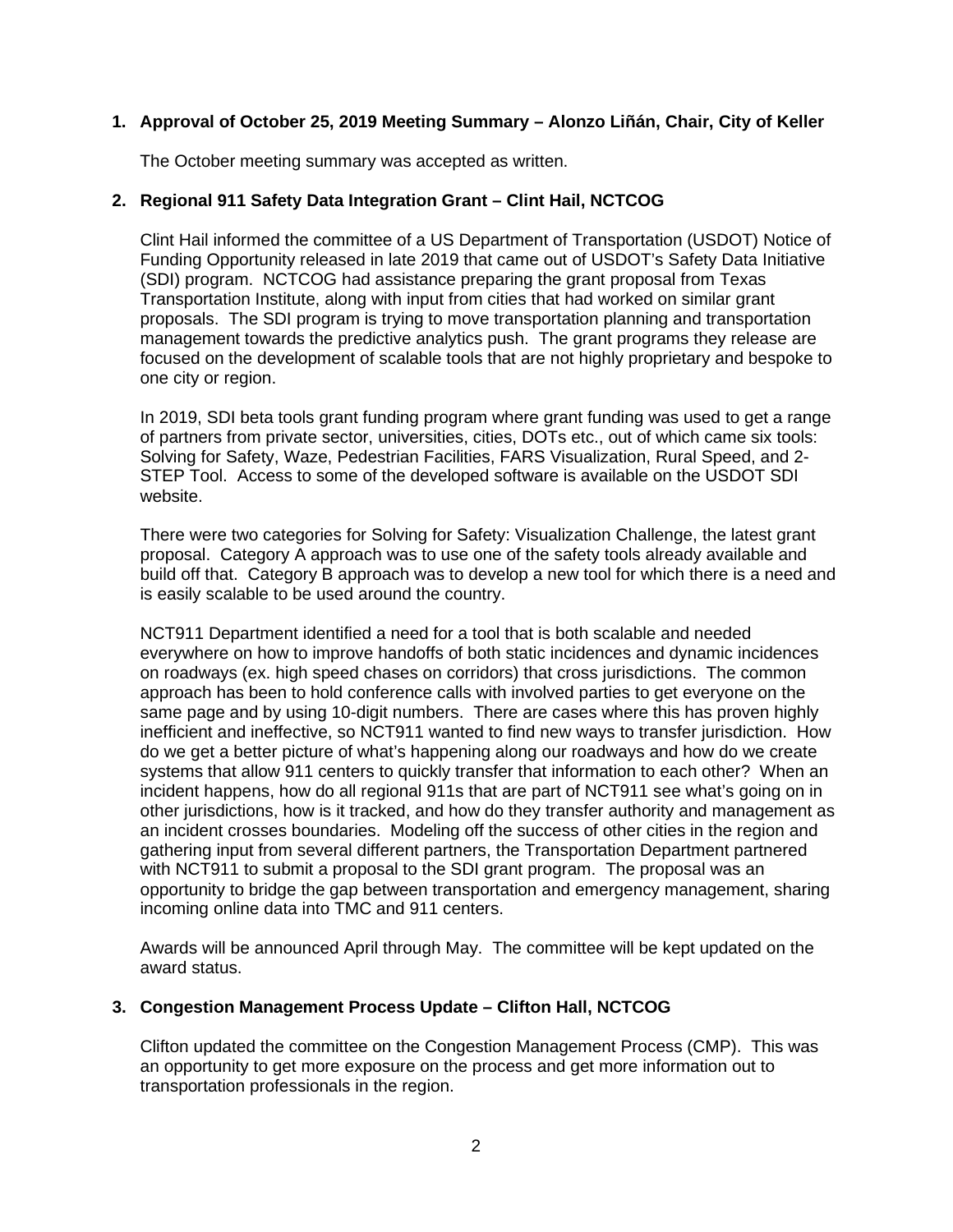The CMP is one of five federally mandated planning documents for an urbanized area with a population of over 200,000 and is part of the Metropolitan Transportation Planning process. The CMP is a process that seeks to manage congestion since reducing or eliminating congestion is not always feasible or possible. NCTCOG has received funding for a planning tool which will allow eventual integration of data sources and will provide up-to-date information for decision making. The update will focus on multi-modal transportation, incorporating the highway network and transit network; ways to assess congestion management strategies used as part of the process in order to determine which ones are most effective for the region. The CMP is not a stand-alone process, it is being integrated into other planning documents and processes. The regional goals and objectives from the MTP are the same as for the CMP – Mobility, Quality of Life, System Sustainability, and Implementation.

The paradigm for the 2019 CMP update is to look first at corridors in the most need. Critical corridor performance criteria were developed. In addition to recurring congestion and safety, which were measures used in the 2013 CMP Update, the 2019 update will add nonrecurring congestion and pavement and bridge conditions as criteria.

Clifton provided a map of corridors included in the 2013 CMP Update, which consisted mostly of limited access facilities in the four core counties. The 2019 Update will look at expanding the network to where congestion is projected to happen in 2045, based on MTP model results. The draft criteria include what assets exist in the corridor, what operational programs exist in the corridor, and what else can be done to improve safety.

The CMP team has held peer reviews with other program areas in the department to develop strategies, which must be consistent with the MTP for addition into the Transportation Improvement Program. All strategies must be actionable, consistent with safety program and policies in the MTP. Strategies will eventually be evaluated for effectiveness, giving priority to more impactful or cost-effective strategies. Project performance evaluations must also be developed. Staff will use existing before/after studies for relevant measures, focus on initial criteria performance measures (Level-of-Service, Reliability, etc.), and use the process to track federal performance measures as necessary.

Clifton presented the current draft schedule for developing the CMP, with a projected presentation of the final CMP to the Regional Transportation Council for approval in mid- to late-2020.

The presentation is available on the [RSAC website.](https://www.nctcog.org/trans/about/committees/regional-safety-advisory-committee)

#### **4. Unmanned Aircraft Systems (UAS) Safety and Integration Initiative – Ernest Huffman, NCTCOG**

Ernest Huffman shared an initiative that is very important to the safety of the region. The UAS Safety and Integration Task Force will work to integrate drone technology into our metropolitan environment. Key issues are safety, industry collaboration in the region, public engagement and perception, education and training, workforce development, regulations, and technology. Drones flying in our airspace, around airports, around homes tend to pose a significant safety issue. The drone industry has been very individualist and fragmented; there is a need to bring those component parts together. Public engagement and perception of drone usage may be negative. Drones can be effective and advantageous to cities in the use of public safety such as search and rescues and infrastructure surveys.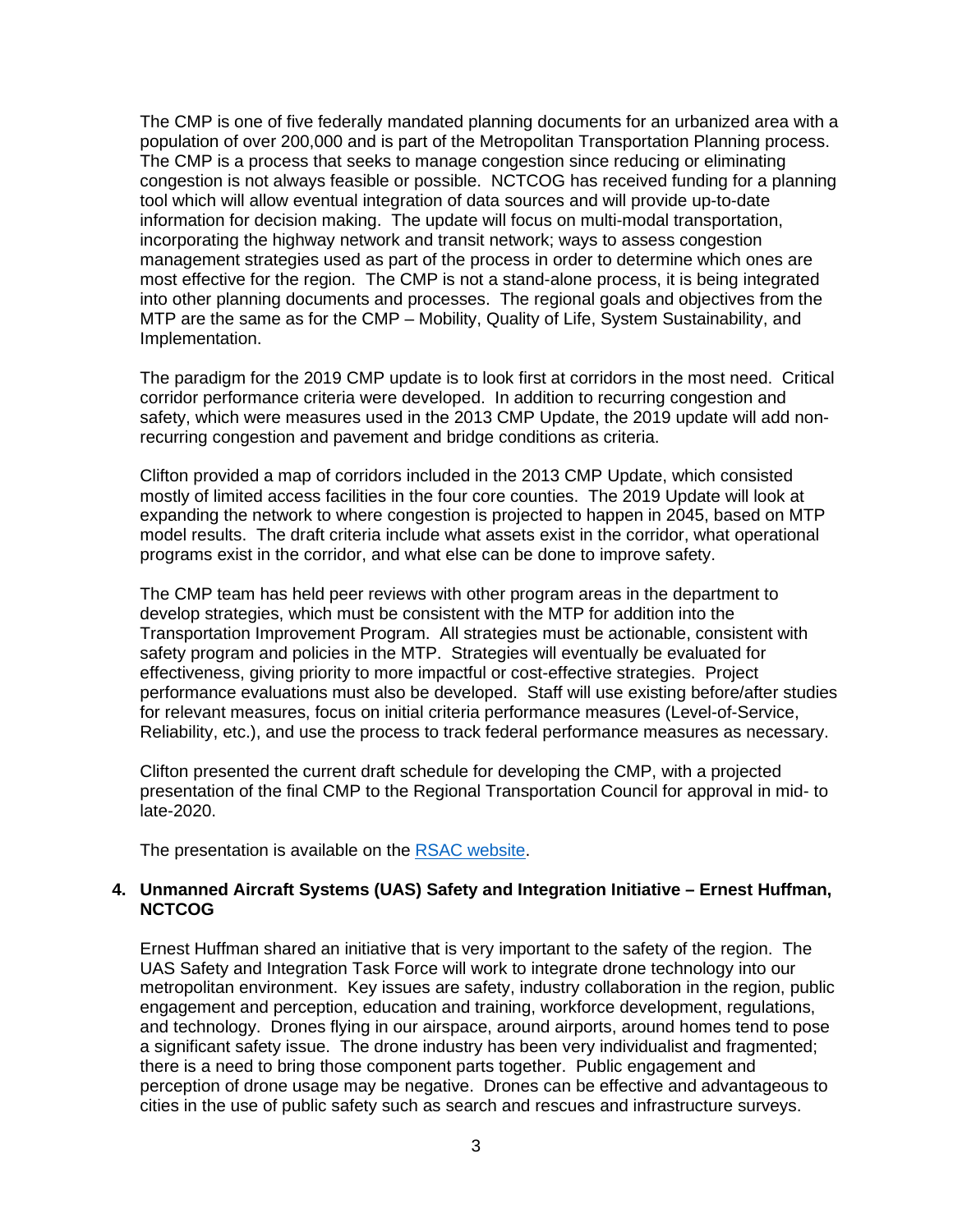There is not much standardization amongst training in the industry. Currently there is not a workplace pipeline for drone-related careers in the metroplex. To attract industry to a metroplex, they are going to look for the workforce. Regulations are not up to pace with the technology. The UAS Task Force is trying to work with the FAA, local and State legislators to get drone industry regulations up to par so the drone industry can flourish. The main business opportunity with drones comes from automated drone technology – automated package deliveries, automated air taxis. The overall objective of the UAS task force is to promote safety and standardization, mitigate reckless UAS operations, promote integration of UAS into the DFW regional airspace, and collaborate with regional partners for a coordinated comprehensive approach.

Currently the task force has 222 members, and 130+ organizations represented, including airports, cities, counties, FAA military, UAS Industry Reps, and NCTCOG staff. Four working groups within the task force have been created – Education and Public Awareness; Legislative; Training; and Integration. The Education and Public Awareness group arranges Know Before you Fly Your Drone workshops, public outreach events and strategy. The Legislative group will be looking to create a collaborative document with cities for those interested in drone technology, so the industry is aware the region is open for business. The Training group is working heavily with companies like Bell Helicopter and Lockheed to learn what skillsets they need for people to join that workforce, what kind of careers will be developing down the line. The group will help educational institutions to develop programs to get the workforce educated in necessary technology – software engineers, developers, pilots for the air taxis. The Integration group will work on Urban Air Mobility Integration (air taxis); designate viable test sites, work with airports on UAM infrastructure needs, and more.

Ernest encouraged participation in the UAS Task Force from the smaller cities so they are aware of technology pilot opportunities, to be a part of the solution for safer skies, to promote economic development, and grant opportunities. Interested parties should contact Ernest Huffman at [ehuffman@nctcog.org,](mailto:ehuffman@nctcog.org) or attend a future UAS Task Force meeting.

The presentation is available on the [RSAC website.](https://www.nctcog.org/trans/about/committees/regional-safety-advisory-committee)

#### **5. Solutions for Traffic Incident Management – Harold Gibbs, Chariiot Solutions**

Harold Gibbs is the Internet of Things (IoT) officer for Texas UAS Works. When you talk about solutions for traffic incident management, from a wireless viewpoint, these are Internet of Things solutions. The IoT are tools simply connected to the internet which become tools to better do what we do best. Harold first meets to talk about different solutions and different ways to solve problems and then he brings solutions to the table.

Harold presented a few company's solutions with IoT for traffic incident management, and first response. He introduced the SmartCone™ Safety Solution. The SmartCone™ provides intelligent perimeter monitoring, hazardous levels detection, and intrusion detection to improve physical safety in work zones. It uses sensors and LiDAR and deploys IoT technology to create a "smart" safety zone that helps avert public and workplace injuries and fatalities. The SmartCone™ solution provides connectivity, on-site sensor fusion, and alarms. Worker Zone Safety is one of primary uses of this tool. The SmartCone uses Edge analytics, can be solar or battery-powered, and use radio-frequency identification (RFID). It can be used for bike lane safety, crosswalk safety, air traffic management, autonomous vehicle solutions, and street level air quality monitoring. IoT can be used for asset tracking,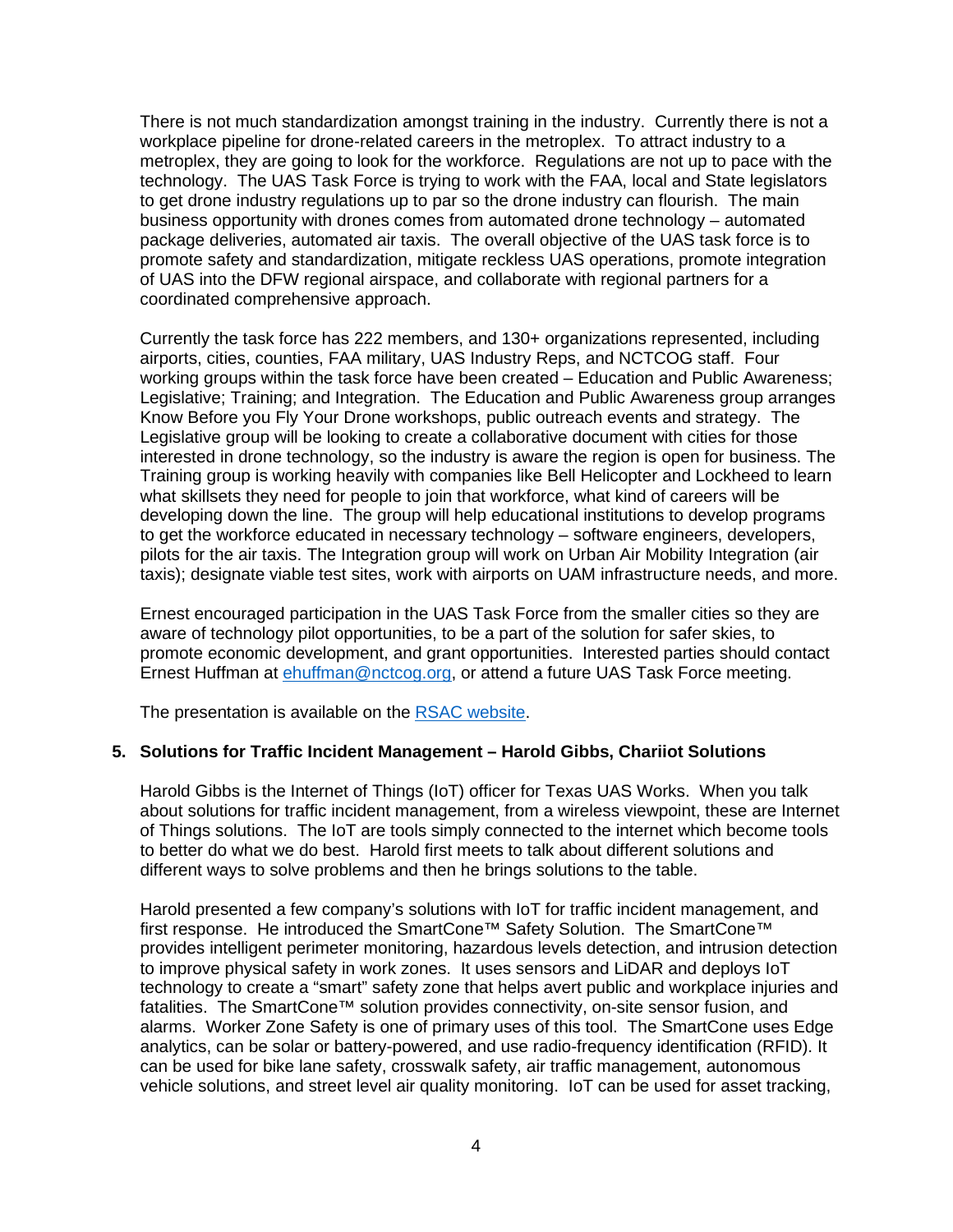lane closure tracking, license plate recognition, data collection and reports. These are tools that can be used to accomplish a variety of issues.

The presentation is available on the [RSAC website.](https://www.nctcog.org/trans/about/committees/regional-safety-advisory-committee)

#### **6. Preliminary 2018 Roadway Safety Performance Measures: Targets vs Performance – Kevin Kroll, NCTCOG**

Kevin Kroll presented on the preliminary roadway performance measures. At the October RSAC, Sonya presented on performance measures and how FHWA was going to assess states on whether they met or made significant progress towards meeting their performance measure targets. Since October, NCTCOG has received the 2018 FARS ARF data, which is FARS' preliminary data. Staff reviewed 2018 targets originally set in December 2017, and then compared actual performance to those targets.

There are five road safety performance targets that States and MPOs are required to track: Number of fatalities; Fatality Rate per 100 million vehicle miles traveled (VMT); Number of Serious Injuries; Serious Injury Rate per 100 million VMT; and the Number of Non-motorized Fatalities and Serious Injuries, which are bike and pedestrian incidents. TxDOT determined that a two percent reduction for each of the categories was achievable by 2022. Kevin presented a slide reflecting observed data on each target from 2012 to 2018, compared to projected estimates. In order to have met or made significant progress, the actual performance needs to be lower than 2018 targets, or below the baseline performance for at least four out of the five performance measures.

Targets were met for: Number of Fatalities; Fatality Rate per 100M VMT; Number of Serious Injuries; and Serious Injury Rate per 100M VMT. For the Number of non-motorized fatalities plus serious injuries, while technically meeting the target, the number of bike and pedestrian fatalities increased, so there is room for improvement. To summarize, targets were met in four out of five categories, and we are better in the baseline in two out of the five.

The process FHWA is using to determine whether states met their targets started in December 2019, and those reports will be going out to the states no later than March 31, 2020. States deemed not to have met or made significant progress towards their targets must submit a FY2021 HSIP implementation plan by June 30, 2020 and must use FY2017 HSIP apportionment in their FY2021 implementation plan only, for HSIP projects. Kevin noted these are preliminary numbers, and final numbers will be brought to the committee in April.

The question was asked why numbers dropped in 2016, and if this was due to programs NCTCOG implemented. Kevin replied that NCTCOG is still in the process of compiling that information. An inventory is being made of all programs NCTCOG has currently or is trying to implement in the future. This will not only be programs managed by the safety program area, but also by other program areas in NCTCOG, including bicycle/pedestrian, aviation, freight, etc. Also, because of the federal performance measures, the RTC allocated additional funding to NCTCOG to create a regional roadway safety plan that will be an overarching plan to include all safety plans and projects in the region. Sonya added that with more emphasis being placed from the federal and state levels, at regional as well as city levels, and on safety and improving safety, the reason for the fatality, etc. numbers decreasing could not be owed to any one facet.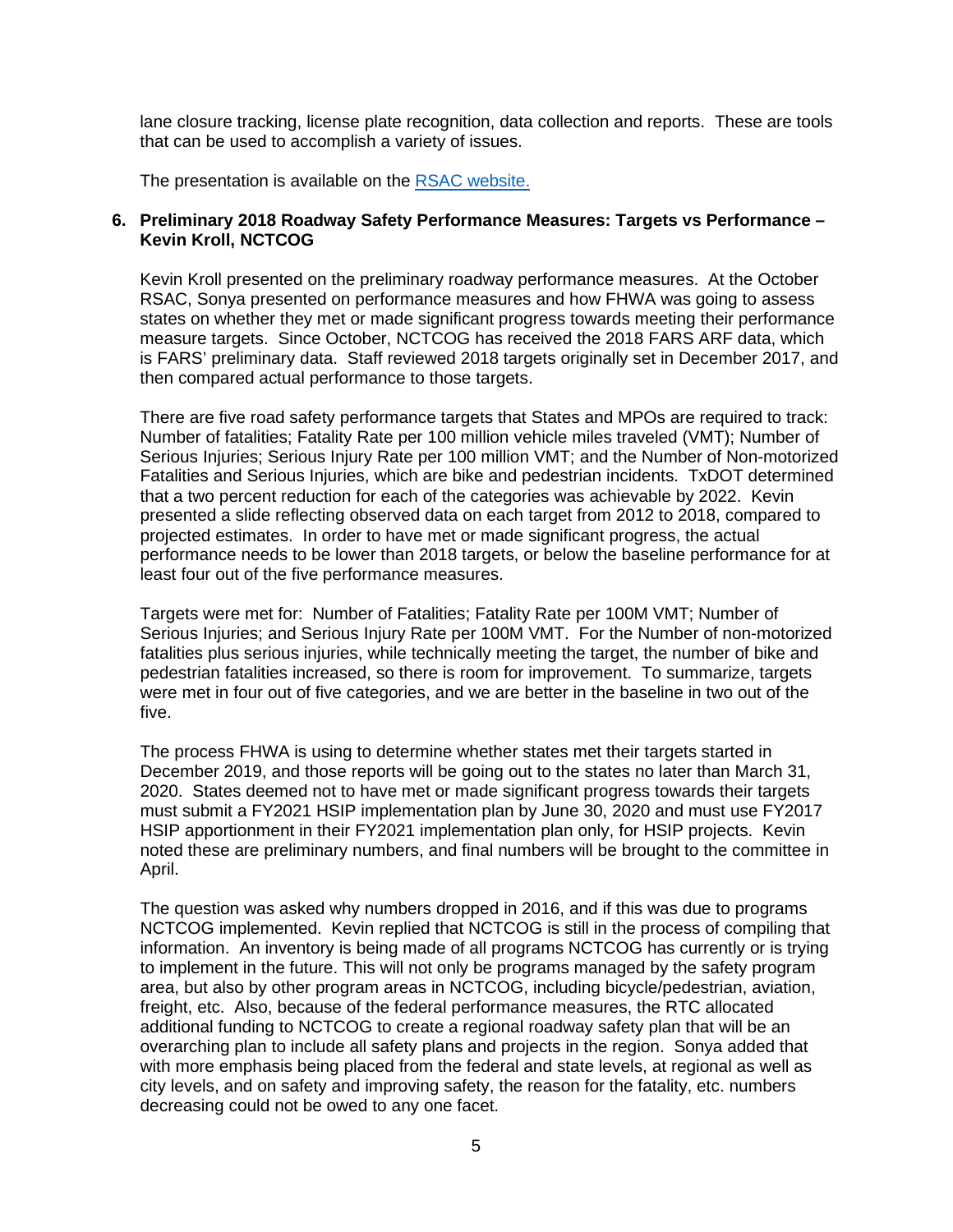Natalie added that staff could further analyze data and understand if there might be significant changes in certain areas around the region, or on certain types of facilities, and compare from previous years' data. It was also suggested to look at VMT and growth rate over the years, to see if that has been adjusted compared to year-to-year. This might affect the crash rate itself. Findings will be brought to a future RSAC meeting.

#### **7. Update Items**

a) Commercial Vehicle Enforcement RFP Update – Kevin Kroll

The CVE RFP was sent out in November 2019. Three responses were received, with seven different scale models that could be considered. However, it was discovered that none of the responses satisfied NCTCOG's Buy America requirements. The respondents were informed that additional documentation was required. Respondents complied with the request but NCTCOG procurement staff had not reviewed the additional information by the date of RSAC meeting. Pending the requirements being met, NCTCOG will select a vendor and proceed with approval to enter into a contract.

b) NCTCOG Regional Safety Program Inventory – Kevin Kroll This information was covered in the performance measures presentation.

- c) Upcoming Regional Safety Plan Kevin Kroll NCTCOG staff is in initial stages of developing a regional safety plan. An NCTCOG safety program/projects inventory and draft safety plan outline will be brought to the RSAC for input and feedback as the process is developed.
- d) TIM Equipment Purchase Call for Projects Camille Fountain The Call for projects opened on December 19, 2019 and closes February 21, 2020. NCTCOG staff will evaluate the submittals. A special RSAC will be held on March 27, 2020 for staff to preview the proposed selected projects with RSAC members before presenting to STTC in April.
- e) Photogrammetry Contract Completion Camille Fountain NCTCOG is no longer under contract with the photogrammetry vendor. The last workshop was hosted in March 2019. Two-hundred thirty systems were funded through the program and are out in the region between 71 different agencies.
- f) NCTCOG TIM Training Video Development Camille Fountain Staff is currently working with the marketing and communications team to develop a regional traffic incident management video to highlight the importance of incident management and attendance at First Responders' Training. Camille played a clip of the video presented to RTC in November. The full video will be available in the spring.
- g) Abandoned/Hazardous Vehicle Working Group Activities Natalie Bettger This working group primarily concentrates on the problem of vehicles abandoned on shoulders of high-speed facilities, and how to go about getting them removed in a timelier manner. Meetings have been held with several law enforcement agencies across the region, tollway authorities, and TxDOT. An inventory of importance is being put together, as well as what data is being collected. The next meeting of the group is in March if any members are interested in participating.